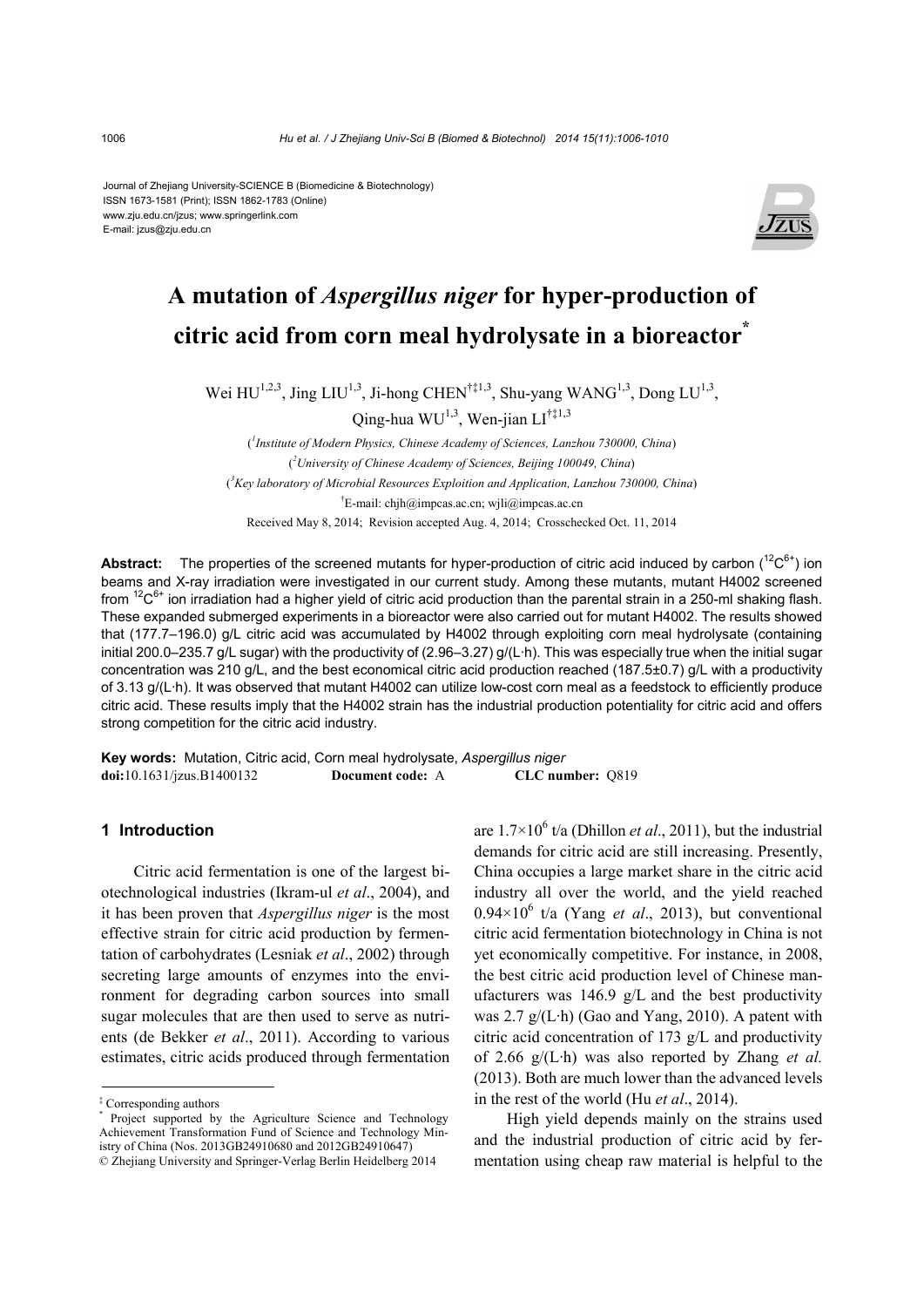economic development of a country (Majumder *et al*., 2009). Aiming to obtain high yields at a production scale level, a possible strategy is to improve the properties of the microbial production strain (Hu *et al*., 2014). Presently, as a novel mutagenesis technique, heavy ion irradiation has been referred to as a means of breeding new mutants of different microorganism, such as <sup>12</sup>C<sup>6+</sup> ion irradiation (Wang *et al.*, 2009; Zhou *et al.*, 2013). When compared with traditional physical or chemical mutagenic agents, such as X-rays or γ-rays, heavy ion beams induce a higher mutation rate and create a wide range of mutation types due to their higher linear energy transfer (LET) and greater relative biological effect (RBE) (Du *et al*., 2014). Progress has also been made in heavy ion mutation breeding of *Clostridium tyrobutyricum*, microalga *Desmodesmus* sp., etc. (Hu *et al*., 2013; Zhou *et al*., 2014). However, few reports concerning breeding of *A. niger* by heavy ion beams uniting corn meal hydrolysate as the feedstock in a bioreactor for hyper citric acid have been published (Hu *et al*., 2014).

In this study, we successfully screened a high yield strain of *A. niger* for citric acid by  ${}^{12}C^{6+}$  ion irradiation. In addition, the kinetics of citric acid production and sugar consumption in a bioreactor by this strain under different sugar concentrations was also studied.

#### **2 Materials and methods**

#### **2.1 Organism and culture maintenance**

A parental strain, preserved at the biophysics lab in the Institute of Modern Physics, Chinese Academy of Sciences, was maintained on potato-dextrose agar slants and stored at 4 °C in a refrigerator.

#### **2.2 Isolation of mutants**

H4002, H1, H3, H4, and H5 were obtained after carbon ion irradiation. XHW2 and XHW3 were obtained after X-ray irradiation. The large diameter of transparent halos and morphology by a single colony on agar plates were employed for preliminary screening mutants. The agar plate contained 200 g/L potato juice, 20 g/L sucrose, 20 g/L agar, and 0.2 g/L bromocresol green. The fermentation medium was prepared with 0.25 g/ml corn meals, which were hydrolyzed by α-amylase at 95–98 °C for 30 min in a 10-L bioreactor. After being filtered, the supernatant hydrolysate was obtained with an initial pH 5.15. Corn meals were obtained from smashing corn grains. The medium used in all the studies of citric acid fermentation in the shake flash (250 ml) contained corn meal hydrolysate with sugar concentration 166.2 g/L and 5 g/L soybean cake. The medium was then autoclaved at 115 °C for 30 min.

## **2.3 Conversion of corn meal hydrolysate into citric acid by mutant H4002**

Fermentation was carried out in a 50-L stirred tank reactor. The fermentation medium was prepared with the following source of carbohydrates. Corn meals (0.25 g/ml) were hydrolyzed by  $\alpha$ -amylase at 60–72 °C for 30 min and 95–98 °C for about 10 min in the 50-L bioreactor. After centrifugal filtration, liquefying supernatant was obtained and diluted with tap water to the desired sugar concentration. The medium was then autoclaved at 118 °C for 30 min.

#### **2.4 Analytical methods**

The concentration of citric acid in culture filtrate was measured by titration with 0.1429 mol/L sodium hydroxide using 0.5% phenolphthalein as an indicator. Total sugar was hydrolyzed by 6 mol/L vitriol at boiling temperature for 10 min into glucose and fructose, and then analyzed by a Fehling reagent (Jin and Cen, 2004). For the calculation of dry cell mass, the mycelium was thoroughly washed with tap water and dried to a constant weight after centrifugation of 5 ml fermentation broth at 4000 r/min for 5 min. All the experiments were repeated two or three times.

## **3 Results and discussion**

## **3.1 Isolation of mutants for citric acid production induced by**  ${}^{12}C^{6+}$  **ion and X-ray irradiations**

In the present study, numerous mutants induced by  ${}^{12}C^{6+}$  ion and X-ray irradiations were primarily screened on the selective plate medium. Compared with the parental strain, the citric acid production by the screened strains H4002 and XHW3 was greatly improved in terms of the final citric acid concentration and productivity (Fig. 1). The parental strain and both mutants H4002 and XHW3 could synthesize  $(70.25\pm5.30)$ ,  $(76.55\pm1.48)$ , and  $(72.80\pm0.56)$  g/L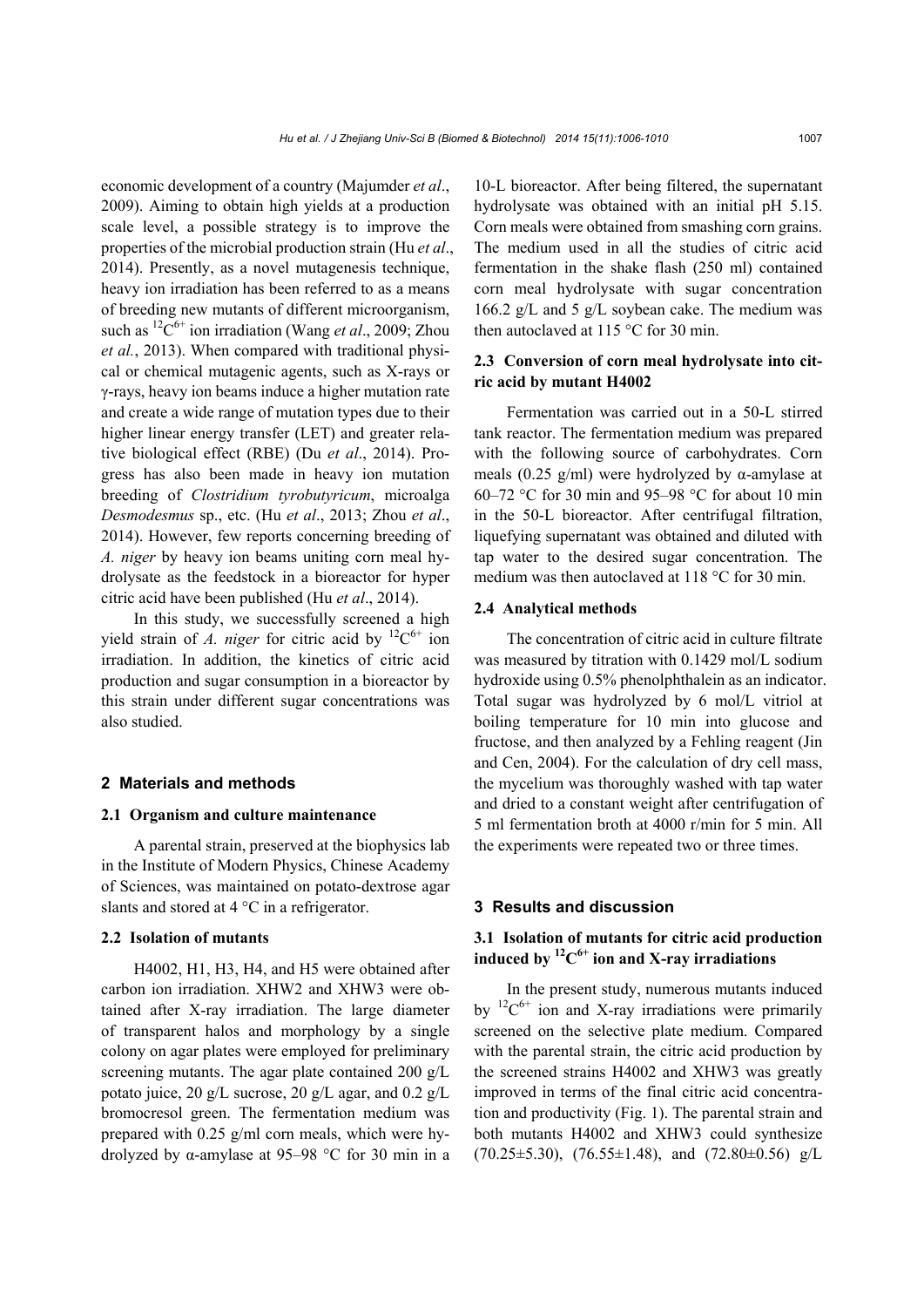citric acids, respectively, and produced (34.62±0.71),  $(31.62\pm0.31)$ , and  $(32.17\pm1.49)$  g/L dry biomass. The increase in citric acid production was substantial for the H4002 and XHW3 strains, especially H4002, which showed the highest capacity in citric acid production with an increase of 8.9%.



**Fig. 1 Citric acid productions of the parental strain and**  its mutant derivatives induced by  ${}^{12}C^{6+}$  ion and X-ray **irradiations when grown in corn meal hydrolysate**  (a) Citric acid and biomass concentrations. (b) Kinetic parameters for citric acid production. Culture conditions: temperature (36.8 $\pm$ 0.4) °C, initial pH 5.15, fermentation time 89 h. Data are expressed as mean±standard deviation (SD), *n*=3 or 4

Specific productivities  $(g/(L \cdot h))$ , such as citric acid produced, biomass formed, and substrate consumed, are shown in Fig. 1b. Mutant H4002 exhibited the maximum production improvement (increased by 8.97%), low substrate consumption (decreased by 13.9%), and low biomass production (decreased by 8.66%) over the parental strain. In another word, H4002 utilized lower sugar consumption to produce more citric acids, which was helpful for material utilization. Consequently, it was proven that the mutant H4002 showed a high citric acid production and productivity through the shaking flash culture.

## **3.2 Conversion of corn meal hydrolysate into citric acid by mutant H4002**

To produce citric acid on a large scale for industrial applications, a 50-L bioreactor was implemented to produce citric acid by mutant H4002 due to its good physical parameters, such as dissolved oxygen. Meanwhile, the type and concentration of the carbon source are probably the most crucial parameters for successful citric acid production (Karaffa and Kubicek, 2003).

Fig. 2 shows the kinetic parameters for citric acid production at different concentrations of corn meal hydrolysates as a carbon source by mutant H4002 in a 50-L agitator bioreactor. Under the optimized culture condition (data not shown), when the initial sugar concentration increased from  $(200\pm0.0)$ to  $(235.7\pm2.4)$  g/L, the produced citric acid also increased from  $(177.7\pm3)$  to  $(196\pm0.0)$  g/L after 60 h fermentation (Fig. 2b), and the citric acid productivity was 2.96 and 3.27  $g/(L \cdot h)$  (Fig. 2c), the final sugar concentration decreased to  $(26.7\pm0.7)$  and  $(36.9\pm0.8)$  g/L (Fig. 2a), and the conversion rate was 88.85% and 83.1% (Fig. 2c), respectively. Especially, when the initial sugar concentration reached 210 g/L, the mutant H4002 exhibited the best citric acid accumulation of (187.5 $\pm$ 0.7) g/L, with a high productivity of 3.13  $g/(L \cdot h)$ , a high conversion rate of 89.25%, and a low residual sugar concentration of  $(26.0\pm0.4)$  g/L. Furthermore, during the whole fermentation process, round and compact pellets were being observed all the time, which improved the properties of the process and enhanced the citric acid production (Pera and Callieri, 1997; Ikram-ul *et al*., 2001).

An important issue for citric acid production is whether the process is economical. A low cost of feedstock is a very important factor in establishing a cost-effective technology (Mojovic *et al*., 2006). Recently, in order to increase the efficiency of citric acid production, different mutants and feedstock have been studied, but the productivity achieved was not high enough for the competitive economical environment in an industrial operation. Compared with the best production levels of 146.9 g/L reported by Gao and Yang (2010) and a patent with citric acid concentration of 173 g/L and productivity of 2.66 g/(L·h)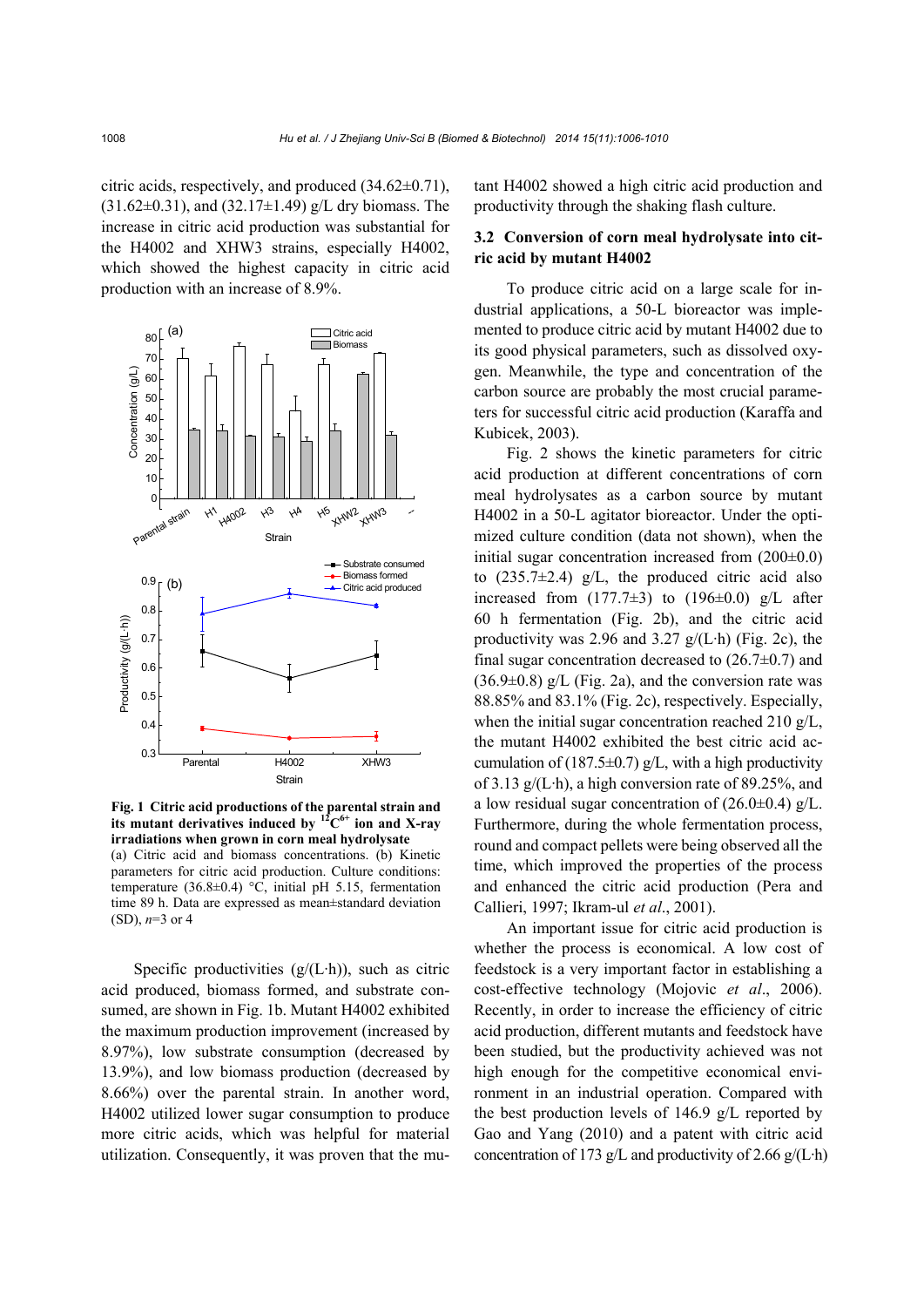reported by Zhang *et al.* (2013), there are significant increases in both citric acid concentration and productivity by mutant H4002. Consequently, these findings suggest that the mutant H4002 strain possesses enhanced the efficiency for citric acid production from corn meal hydrolysate metabolism.



**Fig. 2 Kinetics of citric acid production converted from different concentrations of corn meal hydrolysate by mutant H4002 in a 50-L bioreactor** 

(a) Sugar consumed during fermentation; (b) Citric acid produced during fermentation; (c) Conversion rates and productivity. Data are expressed as mean±standard deviation (SD), *n*=3

Although the molecular mechanisms of biological action of ion irradiation are not yet understood (Yang *et al*., 2007), as a novel irradiation technique, it deserves further attention due to its high LET and RBE, which can result in a wider mutation spectrum and higher ratio of mutation. Further work will be carried out to determine any additional benefits from changing the key genes in mutant H4002, compared with the parental strain. The improvement of the substrate consumption rate in the H4002 strain will also be studied.

### **4 Conclusions**

To obtain mutants for hyper citric acid production, we used the accelerated carbon ions and X-rays as a tool to induce mutagenesis of *A. niger.* After the isolation of the irradiated *A. niger*, we successfully obtained a mutant, named H4002, with enhanced citric acid production, which was screened from carbon ion irradiation. Under the optimized culture condition in a bioreactor, H4002 exhibited (187.5±0.7) g/L citric acid accumulation and it implied that the H4002 strain has the industrial production potentiality for citric acid and offers a strong competition for the citric acid industry.

#### **Acknowledgements**

The authors are grateful to all the staff of the Heavy Ion Research Facility in Lanzhou (HIRFL), China, for providing the carbon beams.

## **Compliance with ethics guidelines**

Wei HU, Jing LIU, Ji-hong CHEN, Shu-yang WANG, Dong LU, Qing-hua WU, and Wen-jian LI declare that they have no conflict of interest.

This article does not contain any studies with human or animal subjects performed by any of the authors.

#### **References**

- de Bekker, C., van Veluw, G.J., Vinck, A., *et al*., 2011. Heterogeneity of *Aspergillus niger* microcolonies in liquid shaken cultures. *Appl. Environ. Microbiol*., **77**(4):1263- 1267. [doi:10.1128/AEM.02134-10]
- Dhillon, G.S., Brar, S.K., Verma, M., *et al.*, 2011. Recent advances in citric acid bio-production and recovery. *Food Bioprocess Technol.*, **4**(4):505-529. [doi:10.1007/s11947- 010-0399-0]
- Du, Y., Li, W.J., Yu, L.X., *et al.*, 2014. Mutagenic effects of carbon-ion irradiation on dry *Arabidopsis thaliana* seeds. *Mutat. Res. Genet. Toxicol. Environ. Mutagen.*, **759**(1): 28-36. [doi:10.1016/j.mrgentox.2013.07.018]